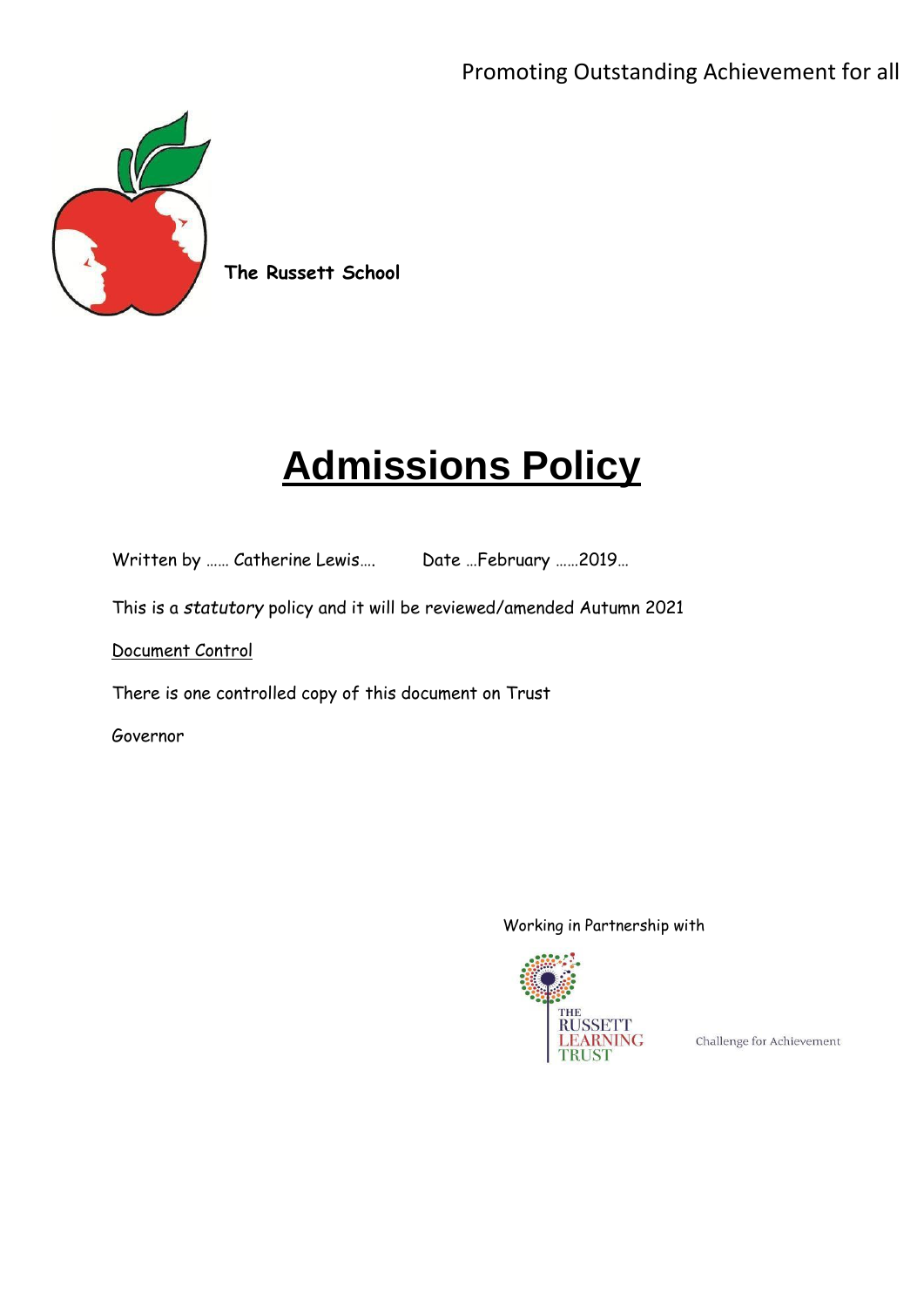### **Rationale**

The Russett School (Academy) caters for children and young people between the age of 2 – 19 with Severe Learning Difficulties and Complex needs.

As we are a Special Academy we work closely with Local Authorities as we do not act as an admissions authority and the Local Authority will maintain the admissions responsibilities.

Admission to The Russett School (Academy) is for those children and young people with an Education Health Care Plan for

- SLD (Severe Learning Difficulties)
- Sensory Impairment
- Complex needs including Language/Communication, Medical
- Combination of the above

#### **Introduction**

The Admissions Policy is determined by 'The School Admissions Code' and 'The

Admissions Appeals Code' by the Department for Education (DFE). Both codes are available from [www.dfe.gov.uk.](http://www.dfe.gov.uk/)

As a Special Academy, it is also governed by the Local Authority admissions policy of Cheshire West and Chester and these procedures are followed prior to the acceptance of any pupil or student.

Details are available from Cheshire West and Chester SEN Team, or online at [www.cheshirewestandchester.gov.uk](http://www.cheshirewestandchester.gov.uk/)

and other Local Authorities that wish to place a child or young person with us. Where the pupil/family lives will determine the Local Authority that we place the pupil/student.

#### **Procedures and Protocol**

- All pupils admitted to the academy will have a Education Health Care Plan (EHCP)
- The Academy accepts pupils/young people with a wide range of SEN, as stated above.
- Requests are received from Local Authorities to take pupils/students as part of the EHCP and assessment process.
- The academy will read through all relevant information, contact the current school/setting to arrange a possible visit.